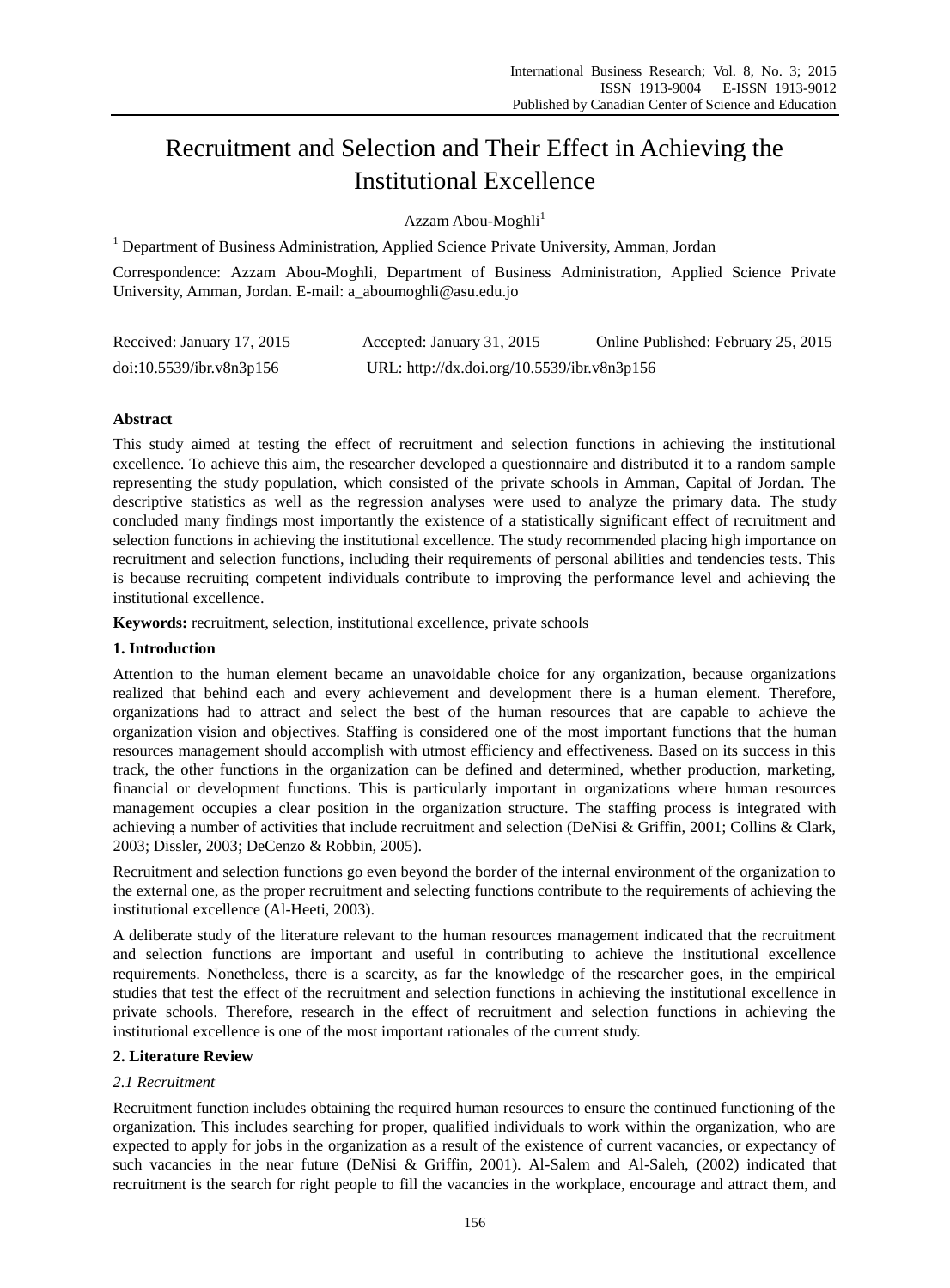select the best of them. According to Hulin & Hachiya (1985), the objective of recruitment is to supply a pool of possible candidates from which the organization can choose the required quantity in harmony with job requirements. Steel & Ovalle II (1984) state that recruitment is the process of attracting candidates who may provide a contribution to the specific organization. Further Steel & Ovalle II (1984) refer to attraction as the positive interaction between possible candidates and the values and information about an organization. According to Schervish (1983) failure to recruit candidates with suitable competencies will lead the organization to failure or, at least, inhibit growth. Hassan (2009) concluded that there is an impact of recruiting and selecting on realizing the competitive advantage of both cost and innovation.

#### *2.2 Selection*

Selection function represents the natural expansion of the recruitment function to attract the right workforce. The selection function implies the preference among the applicants to occupy the vacant job in terms of their suitability to the job. The selection function is vitally important due to the individual differences among individuals in terms of readiness, abilities and tendencies. This is also due to the differences among the jobs in their requirements, and the mental and physical properties that such jobs require (Abdul Baqi, 2001). The selection function could be defined as "the process through which the job applications are examined to ensure choosing those who meet the job specifications and requirement; interviewing the applicants, and eventually appointing them" (Al-Salem, 2002).

According to Campion, (1991) Selecting is the process regarding the fit between the candidates and the job post. O'Reilly et al. (1991) found that levels of job satisfaction will increase if there is a good fit between candidate's personality and the job post. O'Reilly et al. (1991) additionally reported that candidates who accept a job in an organization and who cannot adopt the value system of the organization do not usually stay long nor they are productive workers. Moreover, Thompson et al. (2006) states that "a happy worker is a productive worker". El-Jareeri found that there is an impact of selection strategy in achieving competitive advantage. It appears that selecting the right candidates and placing them in the right job is important, and may contribute to the success as well as the excellence of organizations.

#### *2.3 Institutional Excellence*

Excellence is a way of life which may occur in a small or large organization, whether governmental or non-governmental, which provides a service or manufactures a commodity (Ajaif, 2008). Thus, it is an intellectual style and administrative philosophy based on a method linked with the way of achieving tangible results of the organization to produce true balance in satisfying the needs of all the parties, whether they were stakeholders or the community at large, within the framework of a culture of continuous learning, innovation and improvement (Al-Sayyid, 2007). Furthermore, excellence is also a comprehensive, and undividable concept, which means that an organization's excellence cannot be imagined in a certain domain, where performance on other domains is collapsing. Balance and overlapping are basic characteristics of excellence within the different departments and divisions of the organization. It contains two dimensions of the modern management axes; one is that the actual management end is seeking to achieve excellence, and the other is that whatever the management issues of works and decisions, and the systems and activities it manages, are excellence characterized. The two dimensions are integrated; one cannot be achieved without the other (Al-Salmi, 2001). European Foundation for Quality Management (EFQM), indicated that excellence refers to the skill in the organization performance and achieving the results based on a number of basic practices that include: focus on production, customer care, leadership, target stability, operation management, individuals' participation, continuous improvement and innovation, mutual benefit among the companies, joint social responsibility, and realizing benefits of the stakeholders in a balanced manner (Aldallal, 2005). Accordingly, excellence is the organization's exploitation of the available opportunities within the framework of the effective strategic planning; commitment to the perception of a common vision controlled by the clarity of the purpose, and sufficiency of resources and concern for performance. Zairi (2005) assures that the excellence in organizations is the one focusing on opportunities rather than on problems. Jawad and Al-Khraisheh (2008) indicate that excellence is a specific process of practices that include self-evaluation to improve the effectiveness of the organization, its competitiveness position, work harmony in the organization, participation of all the workers throughout all departments of the organization to work together, through understanding all the activities, removal of all the mistakes, and improving the process toward achieving the excellence.

#### **3. Hypothesis Formulation**

Based on the related literatures in human resources management that were available to the researcher, and in the light of the topics contained in the introduction and literature review, the following hypotheses were formulated: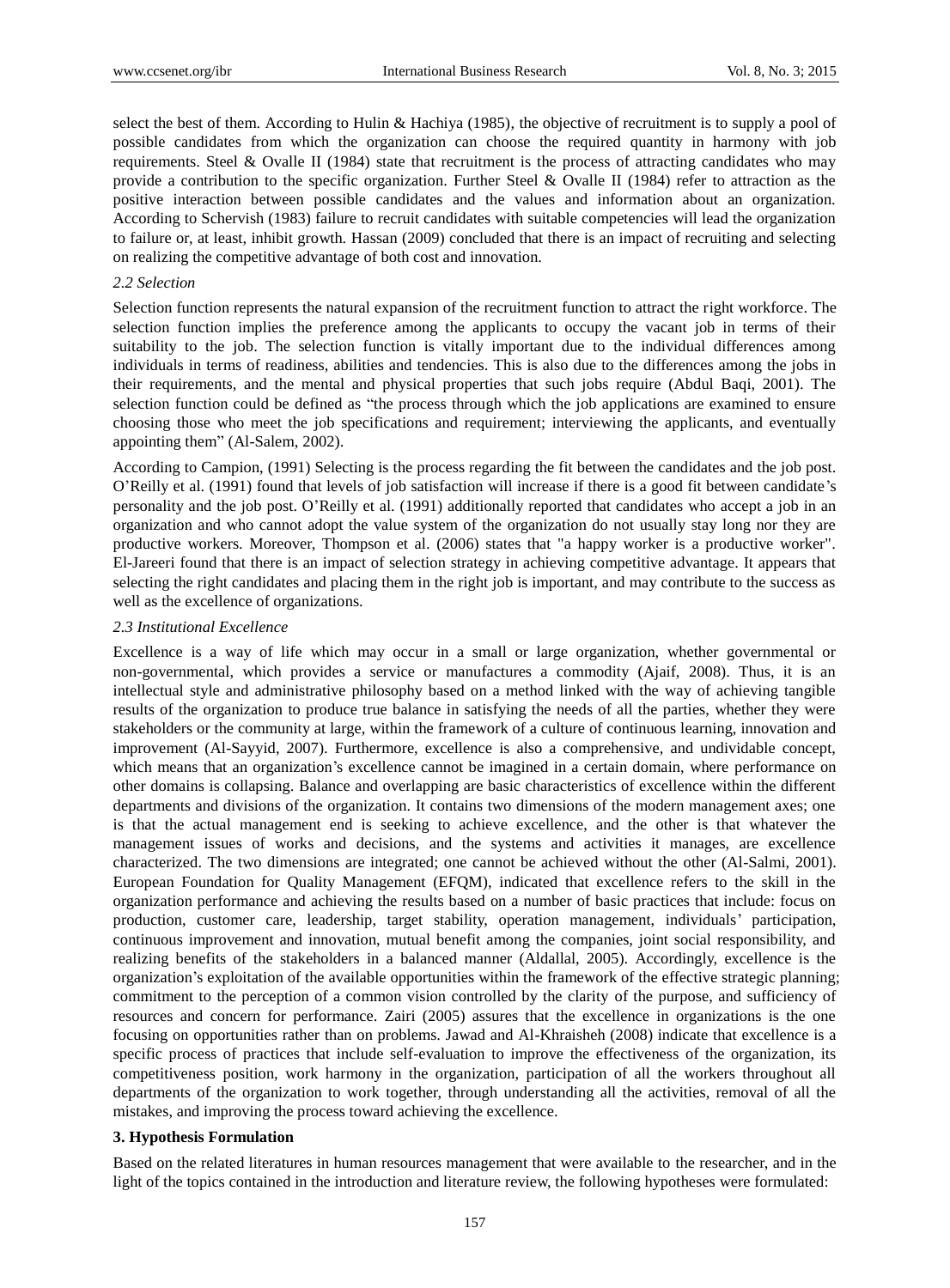# *3.1 Main Hypothesis H01*

There is no statistically significant effect of recruitment and selection functions in achieving the institutional excellence at  $(\alpha \le 0.05)$  significance level. Of this main hypothesis, the following sub-hypotheses were derived:

# 3.1.1 The First Sub-Hypothesis H01-1

There is no statistically significant effect of recruitment function in achieving the institutional excellence at ( $\alpha \leq$ 0.05) significance level.

# 3.1.2 The Second Sub-Hypothesis H01-2

There is no statistically significant effect of selection function in achieving the institutional excellence, at ( $\alpha \leq$ 0.05) significance level.

# **4. Methodology**

The researcher used the descriptive analytic method, for the purpose of data collection and analysis, as well as testing the hypotheses; as this method depends on the study of the facts or the phenomenon. Therefore, the descriptive analytic method is the appropriate method for the current research; since the method is defined as the one seeking to approach the detailed knowledge of the components of a problem or phenomenon, for the aim of reaching a better and more accurate understanding, (Al-Nu'aimi et al., 2009; Hair et al., 2006), which applies to the nature of the present research.

# *4.1 Study Population and Sample*

The study population consisted of all the principals and heads of the departments in the private schools (n=46) located within the Jordanian Capital, Amman, with schools having only 500 or more students. The researcher conducted a survey on all the study population which included all the principals and heads of the departments working in the private schools within the limits of Amman, Capital of Jordan, with each school having 500 students or more, brining about the total number of the surveyed to 248 individuals.

Two hundred forty eight (248) questionnaires were distributed to the study sample, of which 226 were returned (91.4%). The questionnaires were tested to verify their validity for statistical analysis, and 15 were excluded due to invalidity for such analysis, as they lacked the statistical analysis requirement. As a result, the total number of the valid questionnaires valid for statistical analysis was 211 questionnaires (89.1%) of the total number distributed to the sample.

The collected data through the questionnaire, which was adapted by the researcher, based on the available literature and previous studies. The questionnaire consisted of three sections: demographic variables section, staffing variables through two dimensions (recruitment and selection functions) section, and the institutional excellence section. The range of responses was between 1 and 5, based on the five-point likert scale.

# *4.2 Statistical Processing*

To perform the research statistical analysis, the researcher utilized a computer software, the statistical package for social sciences (SPSS), for windows version 17; through this package, the researcher used the following statistical methods:

Cronbach Alpha Coefficient to verify the reliability or internal consistency of the used scale.

Frequencies and percentages to describe the demographic variables of the study sample.

Means (M's) and standard deviations (SD's) for the purpose of identifying the relative importance of items of the study dimensions.

Simple and multiple regression analysis.

## *4.3 Validity and Reliability of the Research Instrument (Questionnaire)*

# 4.3.1 Apparent Validity

The questionnaire was presented to a group of five academic arbitrators, who were specialized in business administration. The researcher took into account adhering to their views and carrying out the deletion or amendment in the light of their suggestions. Thus the questionnaire was finally approved in the shape herein below described.

## 4.3.2 Reliability

The researcher applied Cronbach Alpha coefficient to test the research instrument reliability. Even though the measurement rules in the value to be achieved is not specified, yet obtaining Alpha > 0.60 is considered, from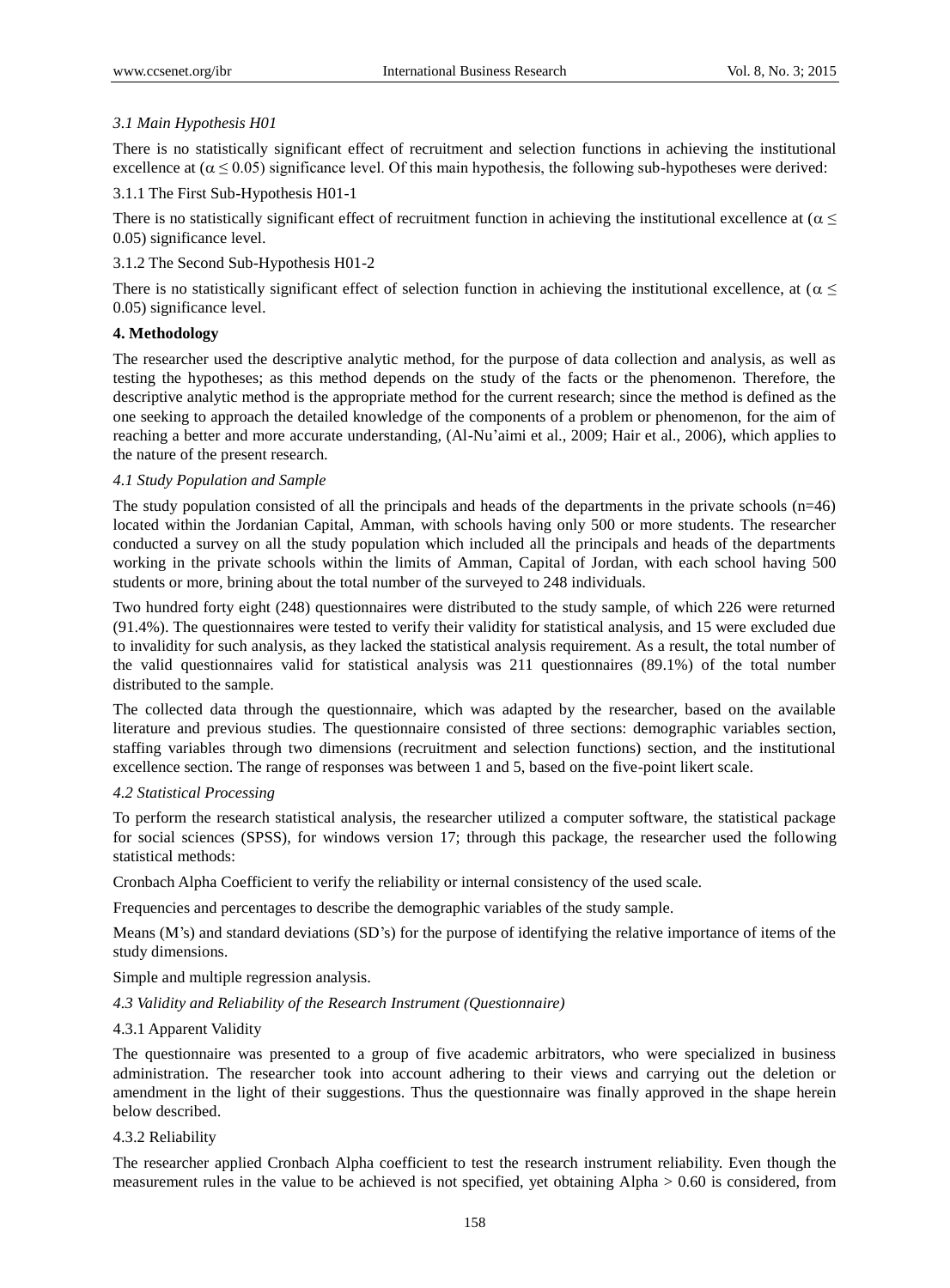the applied perspective of the administrative and humanities sciences, generally accepted (Zikmund, 2000; Sekaran & Bouge, 2009). The following table shows the results of the reliability of the study instrument.

| No.            | Dimension                    | Alpha $(\alpha)$ Value |
|----------------|------------------------------|------------------------|
|                | staffing                     | 0.892                  |
| $1 - 1$        | Recruitment                  | 0.892                  |
| $1-2$          | Selection                    | 0.897                  |
| $\mathfrak{D}$ | Excellence                   | 0.884                  |
|                | The Questionnaire as a Whole | 0.942                  |

Table 1. Cronbach Alpha coefficient

The table illustrates the reliability values of the main research variables. Cronbach Alpha indicators show that the research instruments, in general, enjoys a high reliability degree and ability to achieve the study objectives.

## **5. Results**

## *5.1 Study Sample Characteristics*

The frequencies and percentages were obtained to describe the study sample characteristics; the results of the demographic variables of the study sample were summarized (age, academic degree, years of experience, position), which are shown in the following Table 2.

| Variable            | Category           | Frequency      | Percentage (%) |
|---------------------|--------------------|----------------|----------------|
|                     | Less than 30 years | 61             | 29             |
| Age                 | 30-35 years        | 58             | 27             |
|                     | 35-39 years        | 53             | 26             |
|                     | 40 years and more  | 39             | 18             |
| <b>Total</b>        |                    | 211            | $100\,$        |
|                     | Diploma            | 23             | 11             |
| Academic Degree     | BA                 | 118            | 56             |
|                     | <b>MA</b>          | 63             | 30             |
|                     | Ph.D.              | $\overline{7}$ | 3              |
| <b>Total</b>        |                    | 211            | 100            |
|                     | 5 years and less   | 24             | 12             |
| Years of Experience | 6-10 years         | 60             | $28\,$         |
|                     | $11-15$ years      | 76             | 36             |
|                     | 16 years and more  | 51             | 34             |
| <b>Total</b>        |                    | 211            | 100            |
| Position            | Principal          | 41             | 19             |
|                     | Head of Department | 170            | 81             |
| <b>Total</b>        |                    | 211            | 100            |

Table 2. Distribution of the study sample by the demographic variables

The Table indicates that 29% of the study sample are those whose ages are less than 30 years; 27% between 30 and 40 years, 26% are between 35-39 years, and finally, the percentage of the unit of analysis ages are 40 years and more 81%. As for the academic degree, as well illustrated in the table, 11% of the study sample hold intermediate diplomas in their majors, 56% hold BA degrees in their specializations, 30% hold the MA degree,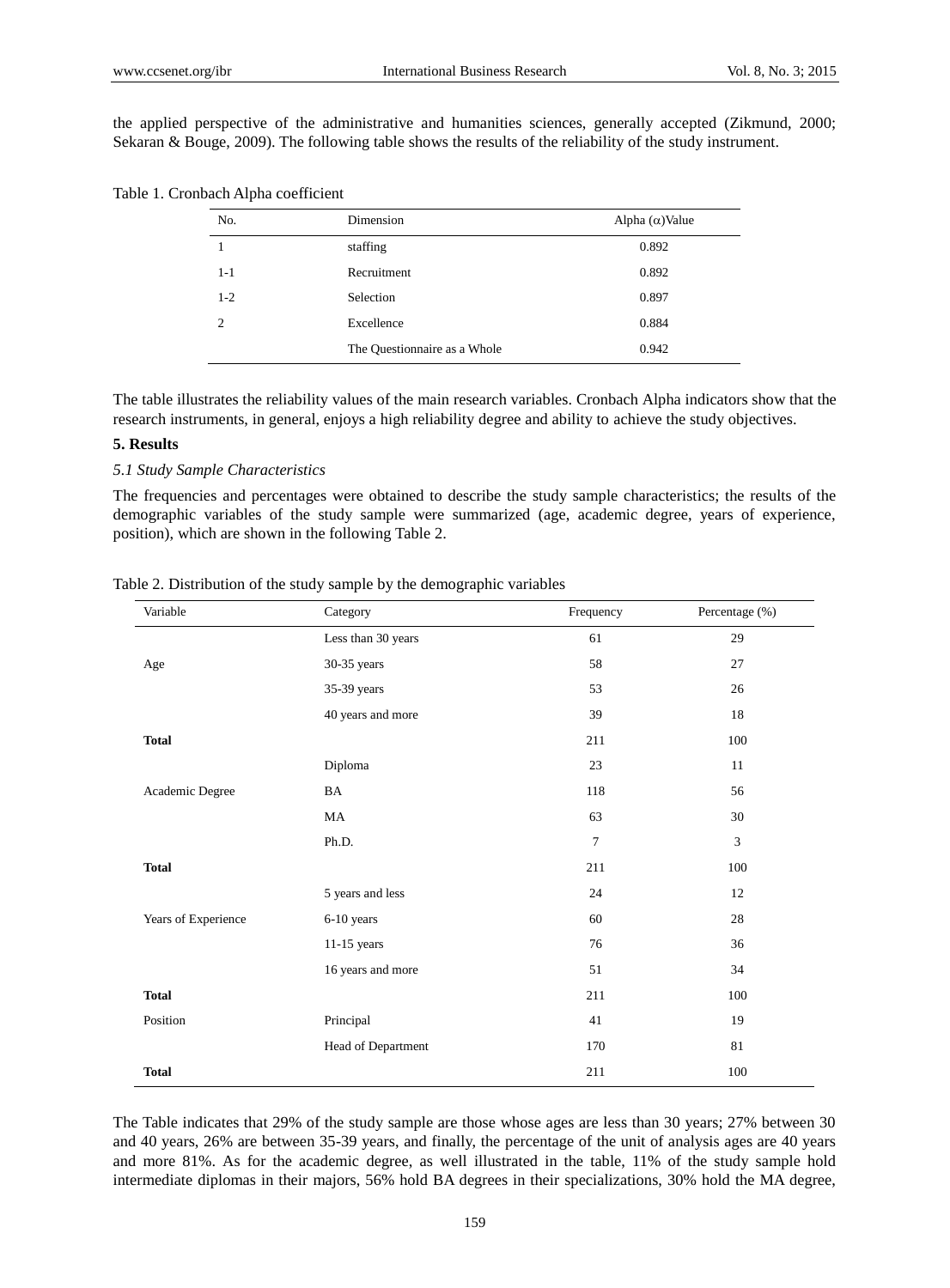and finally 3% are those who hold Ph.D. Degrees in their specializations. In the years of experience variable, the results already shown in the table indicated that 12% have 5 years and less of experience, 28% fall in the category 6-10 years, 36% of those who have experiences from 11 to 15 years, and finally 24% of the surveyed have 16 years and more of experience. Finally, as for the position, the same table shows that 19% are principals and 81% are heads of department.

#### *5.2 Descriptive Statistic*

## 5.2.1 Recruitment and Selection

To describe the importance level of recruitment and selection functions in the private schools, the researcher used the means, standard deviations as shown in the following Table 3:

| Order        | Item                                                                                                                              | M    | SD   | Rank           | Level of Importance |
|--------------|-----------------------------------------------------------------------------------------------------------------------------------|------|------|----------------|---------------------|
| $\mathbf{1}$ | The school depends on promotion to obtain the workforce from within<br>the school to fill the vacant position                     | 4.15 | 0.85 | $\mathbf{1}$   | High                |
| 2            | The school depends on the private sector recruitment office and<br>companies to obtain its workforce.                             | 3.81 | 0.91 | 7              | High                |
| 3            | The school depends on the university graduates to obtain its workforce.                                                           | 3.87 | 0.80 | 3              | High                |
| 4            | The school depends on websites advertising to obtain its workforce.                                                               | 3.76 | 0.89 | 8              | High                |
| 5            | The school depends on advertising in the daily newspapers to obtain its<br>workforce.                                             | 3.96 | 0.79 | $\mathfrak{2}$ | High                |
| 6            | Job applications are checked and made sure that they meet the general<br>requirement of the job before receiving from applicants. | 3.83 | 0.74 | 6              | High                |
| 7            | The evidential papers and documents enclosed with the applications are<br>well checked and their validity is ensured.             | 3.84 | 0.83 | 5              | High                |
| 8            | The applicants pass a number of tests including knowledge<br>examinations.                                                        | 3.62 | 0.87 | 12             | Median              |
| 9            | The examinations are in writing.                                                                                                  | 3.87 | 0.83 | 3              | High                |
| 10           | The examinations are practical.                                                                                                   | 3.44 | 0.99 | 14             | Median              |
| 11           | The examinations prepared by the test committee measure the technical<br>skills of the applicant effectively and efficiently.     | 3.64 | 0.98 | 10             | Median              |
| 12           | Special forms are already used by the interviewing committee.                                                                     | 3.85 | 0.90 | 4              | High                |
| 13           | The time allocated for the interviews is insufficient                                                                             | 3.75 | 0.74 | 9              | High                |
| 14           | The interview location is well prepared.                                                                                          | 3.44 | 0.94 | 13             | Median              |
| 15           | Practical experience is one of the selection criteria for the applicants.                                                         | 3.63 | 0.93 | 11             | Median              |
|              | The general mean (M) and SD of the recruitment and selection.                                                                     | 3.76 | 0.91 |                |                     |

The table explains the responses of the study samples on the items concerning recruitment and selection where, the means ranged between these items (4.15-3.44). In the first rank was the item "The school depends on promotion to obtain the workforce from within the school to fill the vacant position", with a M (4.15), which is higher than the general M (3.76), and with a (0.85) SD. Meanwhile, the item "The examinations are practical." came fourteenth and last, with a M (3.44) below the general M (3.76), and a (0.99) SD. The table further illustrates low dispersion in the sample's responses about recruitment and selection variables, which reflect agreements between the sample views.

#### 5.2.2 Institutional Excellence

To describe, the importance level of the institutional excellence in the surveyed private schools, the researcher used the means, standard deviations, as shown in the following Table 4.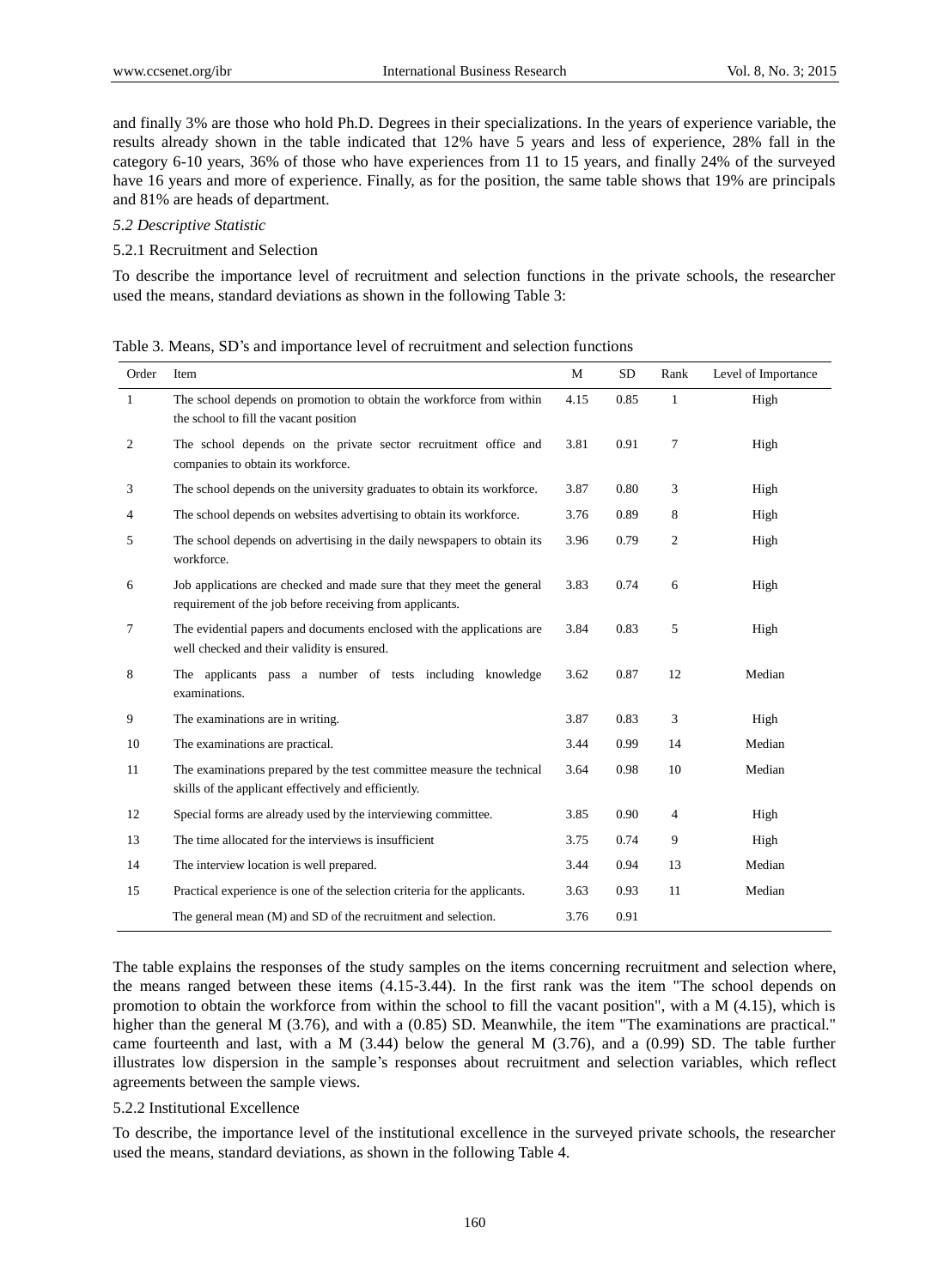| Order | Item                                                                                                                   | M    | <b>SD</b> | Rank | Level of Importance |
|-------|------------------------------------------------------------------------------------------------------------------------|------|-----------|------|---------------------|
|       | The school carries out continuous survey to identify the students' various<br>needs.                                   | 3.88 | 0.78      | 4    | High                |
|       | The processes of providing students' various supporting services are<br>subject to control and continuous improvement. | 4.12 | 0.76      | -1   | High                |
| 3     | The school uses modern technological methods in providing its services<br>and educational program.                     | 3.76 | 0.69      | 2    | High                |
| 4     | The supporting services are characterized by speed and comfort.                                                        | 3.51 | 0.87      | 5    | Medium              |
| 5     | The school continuously monitors its facilities to improve the methods of<br>providing the educational services.       | 3.73 | 1.04      | 3    | High                |
|       | General M and SD of the Excellence                                                                                     | 3.74 | 0.88      |      |                     |

#### Table 4. Means, SD's and importance level of institutional excellence

The table explains the responses of the study samples on the items concerning institutional excellence where, the means ranged between these items (3.51-4.12). In the first rank was the item "The processes of providing students' various supporting services are subject to control and continuous improvement", with a M (4.12), which is higher than the general M (3.74), and with a (0.76) SD. Meanwhile, the item "The supporting services are characterized by speed and comfort" came fifth and last, with a M (3.51) below the general M, and a (0.87) SD. The table further indicates the low dispersion in the sample's responses about the institutional excellence variable, which reflects agreements between the views of the study sample.

### *5.3 Hypotheses Testing*

The following decision rule was relied upon in testing the hypotheses: The null hypothesis (H0) is accepted if the significance value was higher than 5%, and it will be rejected if the significance value is less than the 5%.

#### 5.3.1 Main Hypothesis H01

There is no statistically significant effect of the recruitment and selection functions in achieving the institutional excellence at  $(\alpha \le 0.05)$  significance level. Of this main hypothesis, the following sub-hypotheses were derived:

To test this main hypothesis, the multiple regression analysis was used, results are illustrated in the following Table 5.

| Table 5. Results of the multiple regression to test the effect of recruitment and selection functions in achieving |  |  |  |  |  |
|--------------------------------------------------------------------------------------------------------------------|--|--|--|--|--|
| the institutional excellence                                                                                       |  |  |  |  |  |

| Dependent Variable           | Variables        |       | R <sub>2</sub> | F       | $R^2$ Changed | F changed | Sig   |
|------------------------------|------------------|-------|----------------|---------|---------------|-----------|-------|
| The Institutional Excellence | Recruitment      | 0.741 | 0.519          | 263.316 | 0.58          | 263.316   | 0.000 |
|                              | <b>Selection</b> | 0.767 | 0.568          | 162.968 | 0.078         | 43.383    | 0.000 |

The results of the statistical analysis showed in Table 5 a statistically significant effect of the recruitment and selection functions in achieving the institutional excellence, as the correlation coefficient R of the recruitment function was (0.741) and for selection, it was (0.767). As for  $R^2$  coefficient, it amounted (0.519) for recruitment and (0.568) for selection. The value of the change in the determination coefficient  $\mathbb{R}^2$  amounted (0.58) for recruitment, and (0.078) for selection. The significance of this effect is assured in F value which amounted (236.316) for recruitment and (162.968) for selection; and it was significant at ( $\alpha \le 0.05$ ) significance level. This, in turn, confirms the invalidity of accepting the first main hypothesis. Accordingly, the first null hypothesis is rejected, meanwhile the alternative hypothesis is accepted, which is as follows: There is statistically significant effect of the recruitment and selection functions in achieving the institutional excellence

#### 5.3.2 Sub Hypotheses Testing

For testing the effect of each of the recruitment and selection function in the institutional excellence the researcher divided the first main hypothesis into two sub-hypotheses as follows:

The First Sub-hypothesis H01-1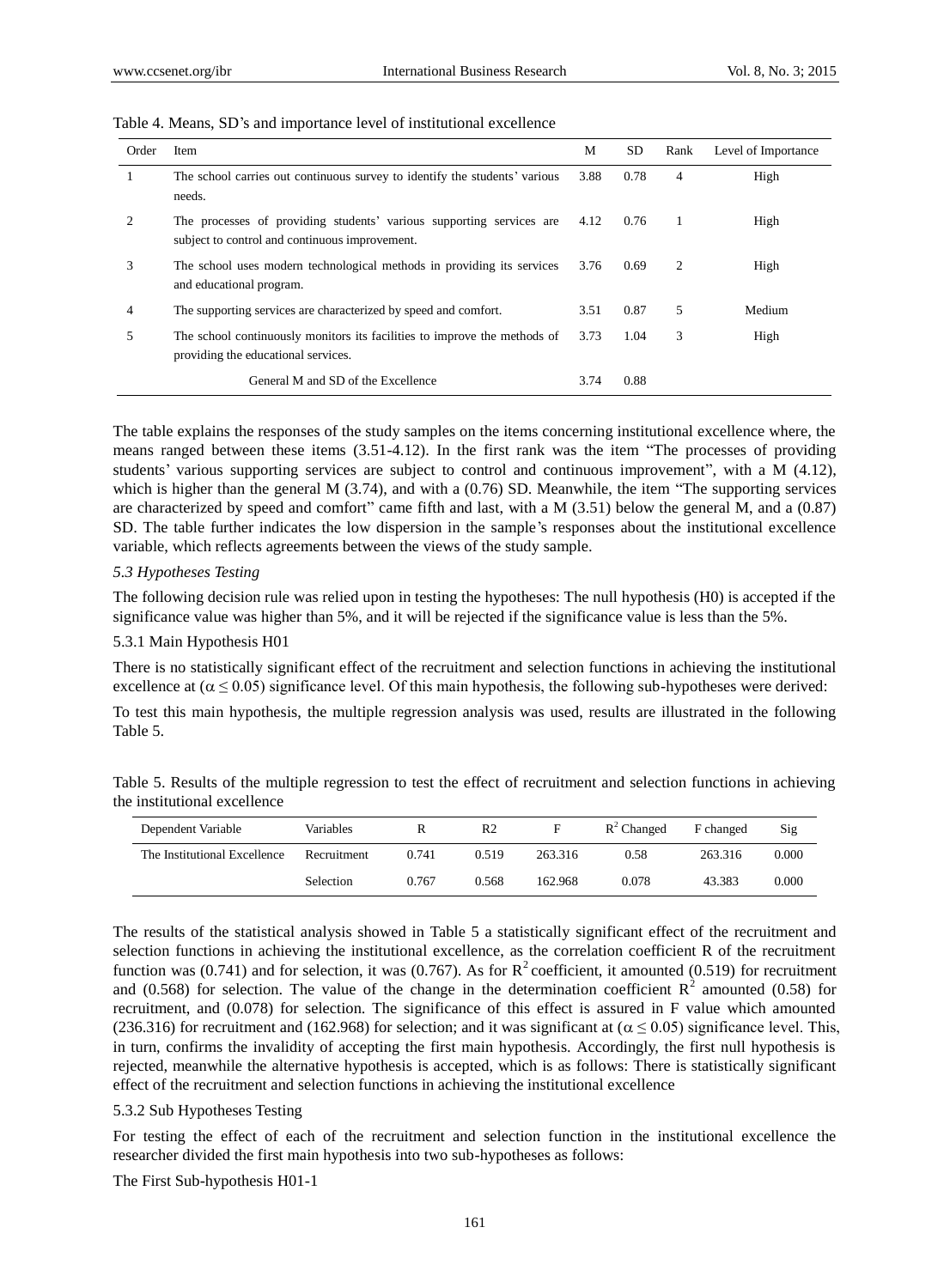There is no statistically significant effect of the recruitment function in achieving the institutional excellence at  $(\alpha \le 0.05)$  significance level.

For the purpose of testing this hypothesis, the researcher used the simple regression analysis, the results are shown in the following Table 6.

Table 6. Results of simple regression to test the effect of recruitment function in achieving the institutional excellence

| Dependent Variable           |       | $\mathbf{D}$ |         |       | Sig       |
|------------------------------|-------|--------------|---------|-------|-----------|
| The Institutional Excellence | 0.661 | 0.436        | 106.073 | 0.681 | $0.000\,$ |

The statistical analysis results in Table 6 showed a statistically significant effect of the recruitment function in achieving the institutional excellence. The correlation coefficient R amounted (0.661); meanwhile  $R^2$  coefficient amounted (0.436), meaning that (0.436) of the changes in achieving the institutional excellence is resulting from the change in the level of attention to the recruitment process. On the other hand, the effect degree  $\beta$  value was (0.681), which means that the increase of one degree in the attention level to the recruitment process leads to an increase in the level for achieving the institutional excellence by (0.681). However, the significance of this change is further ensured by the value of the computed F (106.073), which is statistically significant at ( $\alpha \le 0.05$ ) level. This confirms the invalidity of the accepting the first sub-hypotheses. Accordingly, the null hypothesis is rejected and the alternate hypothesis is accepted which states as follow: There is statistically significant effect of recruitment function in achieving the institutional excellence.

The Second Sub-hypothesis H01-2

There is no statistically significant effect of the selection function in achieving the institutional excellence, at ( $\alpha$ )  $\leq$  0.05) significance level.

For testing this hypothesis, the researcher used the simple regression analysis, the results are shown in the following Table 7.

Table 7. Results of the simple regression to test the effect of the selection function in achieving the institutional excellence

| Dependent Variable           |       | D.Z   |        |       | Sig.  |
|------------------------------|-------|-------|--------|-------|-------|
| The Institutional Excellence | 0.680 | 0.492 | 17.556 | 0.586 | 0.000 |

The statistical analysis results in Table 7 explained a statistically significant effect of the selection function in achieving the institutional excellence. The correlation coefficient R amounted (0.680), meanwhile  $R^2$  coefficient amounted (0.492), meaning that (0.492) of the changes in achieving the institutional excellence is resulting from the change in the level of attention to the selection function. On the other hand, the effect degree  $\beta$  value was (0.586), which means that the increase of one degree in the attention level to the selection function leads to an increase in the level for achieving the institutional excellence by (0.586). However, the significance of this change is further ensured by the value of the computed F (117.556). This confirms the invalidity of the accepting the second sub-hypotheses. Accordingly, the null hypothesis is rejected and the alternate hypothesis is accepted which states as follows: There is statistically significant effect of the selection function in achieving the institutional excellence.

#### **6. Conclusions**

Based on the results analysis the following conclusions and recommendations can be made that may serve the owners and principles of the private schools in Jordan:

The recruitment and selection importance level in the private schools was high as viewed by the sample of the research population.

The results showed that the importance level of the institutional excellence in the private schools was high as viewed by the sample of the research population.

There is a statistically significant effect of recruitment and selection functions in achieving the institutional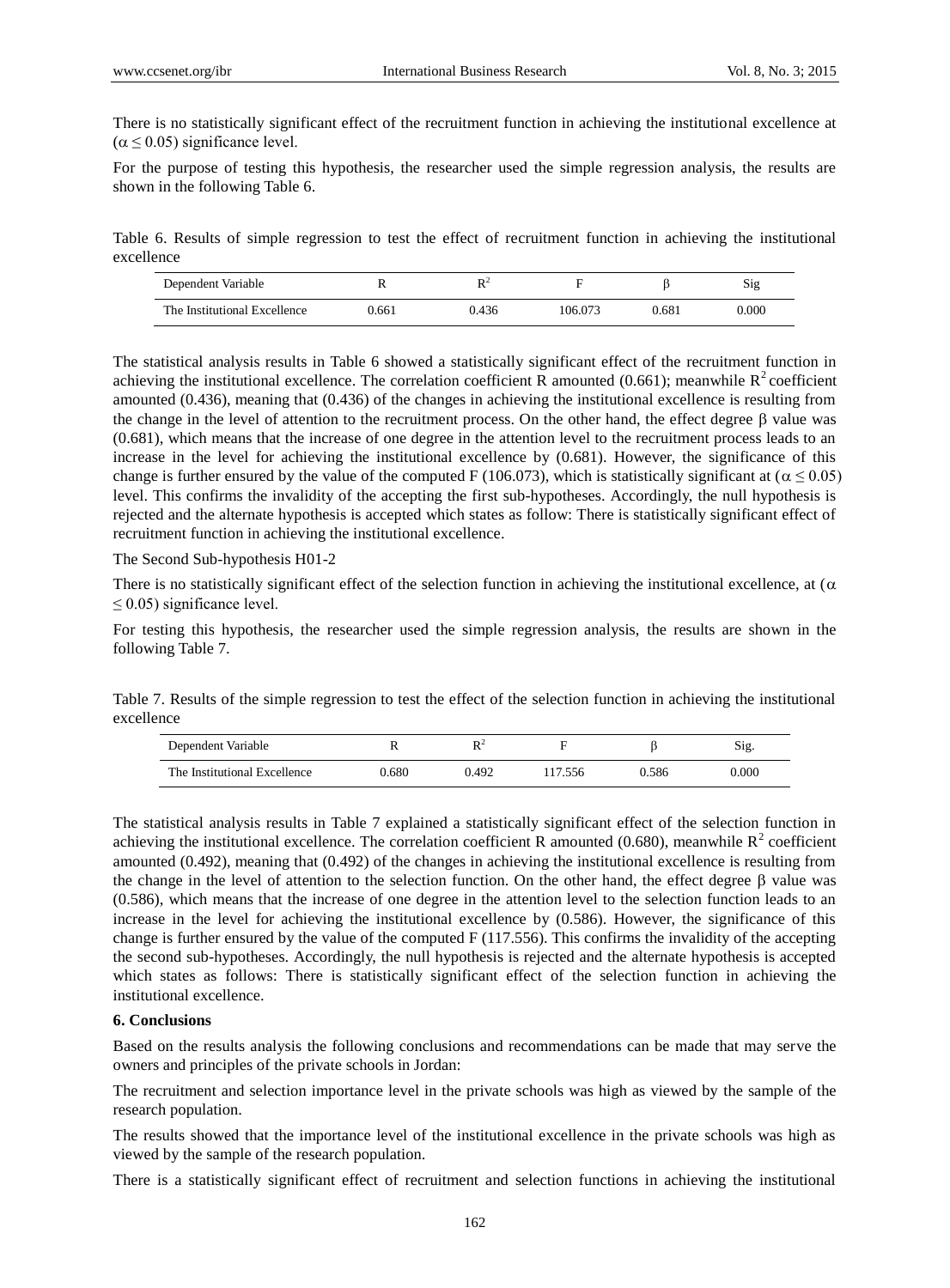excellence at (0.05) significance level in the private schools. This study is in agreement with that of Al-Jareery (2001), which indicated an effect of the human resources strategy, and selection strategy in achieving the competitiveness advantages. It is also in line with the study of Hasan (2009), which indicated the existence of a statistical significance of both human resources recruitment and human resources selection on achieving both of the cost and innovation advantages.

#### **7. Recommendations and Suggested Future Studies**

After reaching and analyzing the results, the researcher would like to offer the following recommendations for achieving the institutional excellence in the private schools subject matter of this research, most importantly:

It is quite essential for the school administration to follow-up the wages competitiveness; as in certain cases, low wages may lead to the resignation of the efficient workforce in these schools, which, in turn, will weaken its ability to achieve the institutional excellence requirements.

Additional fringe benefits, such as medical insurance, may contribute to attract efficient employees and retain them for longer times. However, the increasing percentage of the total costs of such benefits drives the management to administer these benefits in a well planned manner.

It is recommend to pay attention for providing special services to the female workers, and provide stability factors at work, such as nursery for their children till the preschool age, for a discounted price; or even free as incentive, if possible. This will contribute to recruit the best and most stable competencies, which will be positively reflected on improving the performance level and achieving the institutional excellence.

It is recommend paying great attention to the recruitment and selection procedures, and its requirements to ensure the personal abilities and tendencies of the applicants. It is also recommend obtaining a pledge by the school administration from the applicant that he/she will not leave work before the end of the school year; and that the distinguished performance incentive should be connected to remaining in the same school.

Conducting a study to underline the mediating role of the job satisfaction on the relationship between the recruitment and selection and achieving the institutional excellence in different service or manufacturing sectors, which may help in enhancing the generalization of the results.

### **References**

- Abdulbaqi, S. (2001). *The scientific and practical aspects of human resource management in organizations* (2nd ed.). Amman: Dar Wael for Publication and Distribution.
- Aldallal, M. (2005). *Performance evaluation using self assessment approach and EFQM excellence model: The case of Abu Dhabi police college* (unpublished Master Degree). University of Bradford, United Kingdom.
- Al-Salmi, A. (2001). *Human Resources Management* (1st ed.). Amman: Dar Al-Safaa for Distribution and Publishing.
- Al-Sayyid, R. (2007). *Excellence habits of the individuals with higher management skills*. Cairo: United Arab Company for Marketing and Imports.
- Aqli, A. S. (2005). *Management of the contemporary human resources: A strategic dimension*. Amman: Dar Wa'el for publication and distribution.
- Campion, S. M. A. (1991). Meaning and measurement in turnover, comparison of alternative measures and recommendations for research. *Journal of Applied Psychology, 76*, 199-212. <http://dx.doi.org/10.5829/idosi.mejsr.2013.16.11.12044>
- Collins, C., & Clark, K. D. (2003). Strategic human resource practices, top management, team social networks, and firm performance: The role of human resource practices in creating organizational competitive advantage. *Academy of Management Journal, 46*(6), 740-751. http://dx.doi.org/10.2307/30040665
- DeCenzo, D. A., & Robbins, S. P. (2005). *Fundamentals of human resource management* (8th ed.). John Wiley & Song, Inc.
- DeNisi, A. S., & Griffin, R. W. (2001). *Human resource management* (2nd ed.). Houghton Mifflin Company.
- Dissler, G. (2003). *Human resource management* (9th ed.). New Jersey: Prentice- Hall.
- Hair, J., Black, W., Babin, B., Anderson, R., & Tatham, R. (2006). *Multivariate Data Analysis* (6th ed.). Pearson Prentice Hall.
- Hassan, F. H. (2009). *The staffing strategy of human resources and its impact on the achievement of competitive advantage: An empirical study in the Jordanian telecommunications sector* (Unpublished Master Thesis).